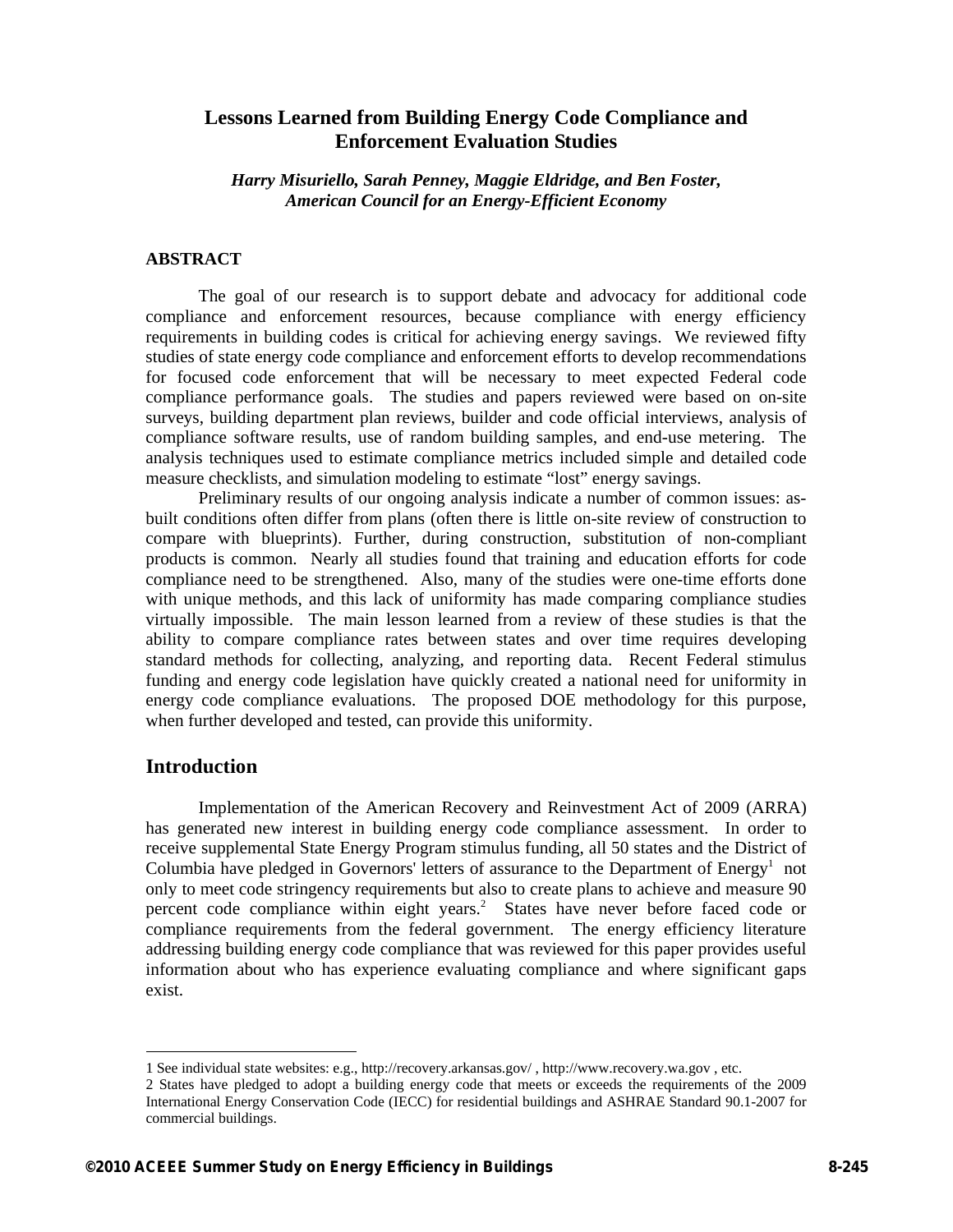This paper updates and expands previous work by the Building Codes Assistance Project (BCAP) and The American Council for an Energy-Efficient Economy (ACEEE). In 1995, ACEEE conducted a literature review of studies related to building energy code compliance and enforcement (Smith & Nadel 1995). At the time, however, only a small number of states had completed energy code compliance studies. In 2005, BCAP compiled and analyzed 16 state-level residential code compliance studies (Yang 2005). BCAP added several additional state and regional studies from both the residential and commercial sectors to its review in 2008 (Willock 2008; BCAP 2008). In this paper, ACEEE has broadened the scope of the literature review by including new construction baseline studies and program evaluation papers. The studies cover residential and commercial code issues at the local, state, regional, and national levels and will be published in a separate annotated bibliography.

In order to perform a comprehensive assessment of compliance and enforcement activities, ACEEE sent a survey to state officials responsible for building energy codes. This inquiry sought to determine whether states had completed studies on the status of code compliance. The survey garnered responses from 34 state energy officials and others involved in energy codes in 31 states; no responses were received from 19 states or Washington, D.C. ACEEE obtained a few additional reports from survey respondents and learned about compliance studies currently underway in several states. The survey also provided valuable information about deficiencies in code compliance evaluation as most officials confirmed that no compliance work has been completed in their states.

## **Current Trends in Code Enforcement**

Before addressing the details of issues related to evaluation of code compliance and enforcement, it will be useful to review the context in which plan reviews and site inspections for new residential and commercial building design and construction take place.

States delegate the authority to enforce energy codes to local jurisdictions even when the code is set at the state level. The degree to which local building departments are legally responsible for enforcing codes varies widely. In some states, local jurisdictions are not required to enforce the energy code. In Georgia, for example, a 2004 survey indicated that the energy code was enforced in slightly more than half of all jurisdictions (Meres 2009). Although complying with the code is still considered mandatory for all construction projects, in some places there is simply no enforcement.

Building departments have different requirements for demonstrating compliance. One common enforcement model involves the permitting process. In states with lax enforcement, an architect or engineer simply has to certify that the building plan is code-compliant in order to obtain a permit, and code officials are not involved in determining compliance. In California, on the other hand, builders must submit building plans to the local building department for review in order to obtain a permit. A code official also conducts a field inspection prior to issuing a certificate of occupancy. In other states, the inspection may not be required and officials rely solely on plan reviews to determine compliance. Epstein et al. (2005) suggest that this approach may be problematic. Compliance documents were not useful for determining compliance in Massachusetts because finished buildings often differed significantly from their plans. An important implication of this finding is that code enforcement should not be based solely on building plan reviews.

BCAP's 2008 studies on residential and commercial energy code enforcement and compliance provide insight into current enforcement issues (BCAP 2008). The primary goal of the residential study was to provide information on cost-effective code enforcement. To fulfill this goal, BCAP surveyed code officials and created a framework for calculating enforcement costs. The commercial study aimed to obtain information about compliance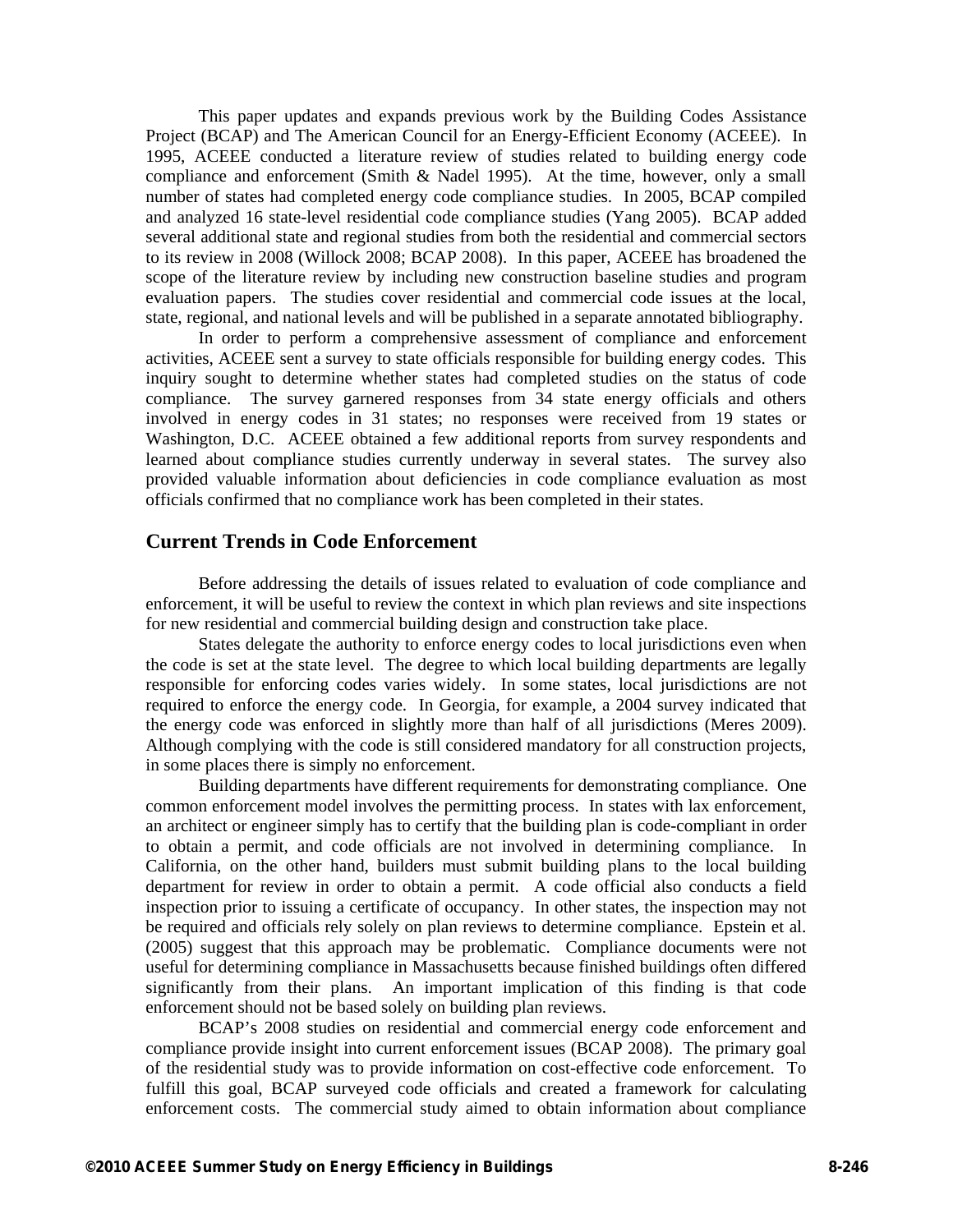issues from the perspectives of both code officials and code users (including architects, engineers, and contractors). A literature review of existing compliance studies informed the development of survey and interview questions as well as the subsequent data analysis for these studies.

After surveying hundreds of code officials from across the United States, BCAP found that the majority are directly employed by local governments, rather than by third parties. The respondents identified budget and personnel limitations as key challenges to code enforcement. BCAP found that energy code officials are typically responsible for both residential and commercial buildings and enforce several codes in addition to the energy code. The survey respondents generally perceive the energy code to be less important than other codes, and therefore officials may neglect to enforce the energy code when faced with time and resource constraints. A 2009 study conducted for Southern California Edison confirmed that the lack of prioritization of the energy code is a major challenge even in California, a national leader in energy efficiency (Heschong Mahone Group 2009).

BCAP also obtained information about education, training, tools, and outreach methods from its 2008 survey. The licensing and certification requirements for code officials vary greatly across states and jurisdictions. Code officials, as a result, have many different combinations of experience, education, and technical expertise. BCAP found that although more than 80 percent of code officials receive training at least once per year, nearly all officials desire additional code information. Familiarity with compliance software is one major area of weakness that future education efforts should target.

The survey results also highlighted the importance of providing information to code users; most respondents believe that enhancing building industry members' access to educational materials and guidance documents will lead to increased code compliance rates. A 2008 evaluation report for the Northwest Energy Efficiency Alliance (NEEA) confirms the need to provide additional materials based on a survey of builders and designers in the Northwest (Seiden et al. 2008). Educational pamphlets and websites are currently the two most popular tools for public outreach, and code officials perceive them to be the most effective methods.

According to BCAP, both the quantity and the quality of training materials for code users and code officials need improvement. Instead of simply covering the content of the code, training should include guidance on how to meet requirements, how to demonstrate compliance, and how to inspect for compliance. Increasing the amount of state-specific training will also be useful for both code officials and code users. The NEEA study also found that existing outreach services, including training, were underutilized primarily due to lack of awareness about their availability; approximately half of builders and designers surveyed were unaware of training opportunities (Seiden et al. 2008).

In addition to conducting surveys, BCAP explored the costs associated with effective code enforcement (Willock 2008). The study addressed staffing, education, training and outreach costs. Quantifying these various costs is essential for estimating the incremental cost of enforcing an energy code and determining the size of staff required. BCAP created a framework for calculating the budget in order to assist in planning and to inform energy code appropriations.

### **Status of Compliance Assessment Activities**

State governments are a common sponsor of code-related studies. While states typically hire independent contractors to collect and analyze data, in one example a government office conducted the study. One of the new reports obtained in our survey was an updated compliance study from the Arkansas Energy Office which had inspected 100 new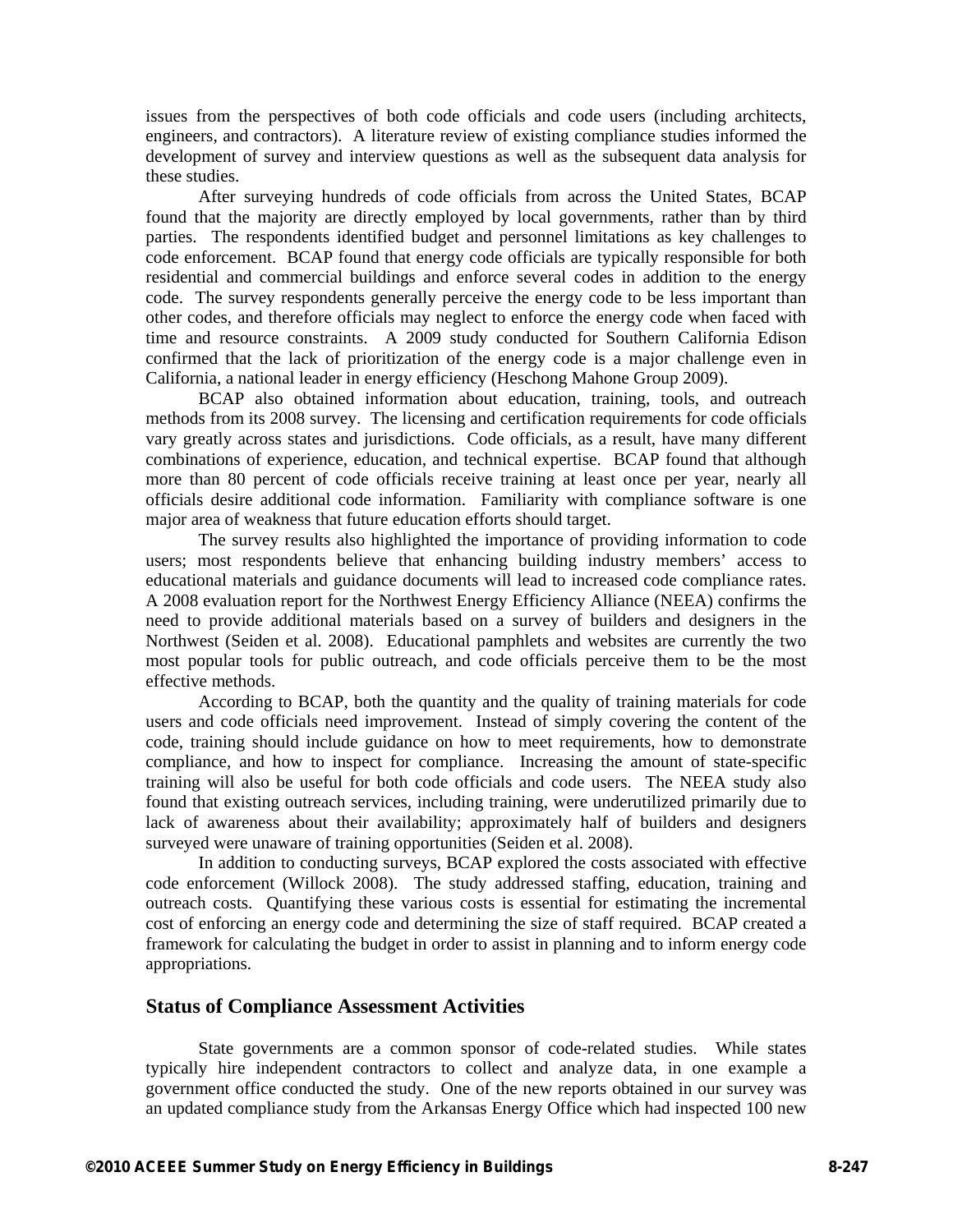homes between 1997 and 1999 to evaluate baseline practices and code compliance (Brown 1999). The Energy Office repeated this procedure in 2006 and compared the results of the two code compliance surveys (Brown 2006). In home rule states where there is no statewide code, local building departments would be responsible for compliance assessment, although ACEEE found only one example of such a study (City of Fort Collins 2002).

Code compliance studies not only assist states in determining the status of code compliance, but can also help identify common causes of non-compliance in individual buildings. The 2006 Arkansas study found much lower compliance rates in the northwest region of the state than in other regions. An analysis of various building measures indicated that builders in the northwest were not making the adjustments demanded by the colder climate in that region compared to the rest of the state. Informed by this finding, the state could design future training programs for builders to address the problem. Such a study, therefore, can potentially contribute to improvements in code compliance.

States may also seek to assess the potential impacts of updating codes through compliance-related studies. Establishing an energy efficiency baseline enables estimations of the energy and economic impacts of increasing building code stringency. In several cases, the U.S. Department of Energy (DOE) has sponsored or conducted such studies on behalf of individual states.

In 2005, for example, the Indiana Department of Commerce supported a commercial building energy code baseline study that showed, based on the results of 55 inspections, that new buildings generally met the 2003 IECC requirements for building envelope and HVAC systems, despite Indiana's current state code being based on the 1992 Model Energy Code (MEC). The buildings in the sample did not, however, generally meet the lighting and switching provisions. The results of the study indicate that the marketplace was already providing stringency levels comparable to the 2003 IECC in some baseline practices, therefore reducing the number of changes needed to update to a newer, more stringent code (ICC & Britt/Makela Group 2005).

Even if determining code compliance is not their primary objective, studies related to energy efficiency programs often provide useful information about code compliance. A variety of entities are involved with these types of programs, including state and local governments, utilities, and regional energy efficiency organizations. Relevant projects may have the goal of evaluating the efficacy of existing programs or potential opportunities for new programs.

 A report on the Efficiency Vermont Residential New Construction Program, performed for the Vermont Department of Public Service, is an example of a useful program evaluation. Because the program aims to increase the energy efficiency of new homes, the evaluation included an analysis of data from home inspections and program records and presented code compliance results (Xenergy 2003). In reports analyzing potential targets for energy efficiency improvements, efficiency baselines may be used to estimate compliance rates even when compliance is not directly measured.

Utilities support baseline studies because they are increasingly involved with demandside management programs. Additionally, determining the energy efficiency of new construction is essential for predicting changes in electricity demand. Individual utilities in California and Texas have commissioned baseline assessments in recent years. NEEA, which receives its funding from major utilities in Washington, Oregon, Idaho, and Montana, has undertaken similar projects in the Pacific Northwest region.

Since NEEA represents a partnership between states, public interest groups, efficiency representatives and utilities, the organization has commissioned studies that specifically involve code compliance assessment in addition to baseline efficiency evaluations. Most recently, a 2008 report presented a baseline assessment of the non-residential sectors in each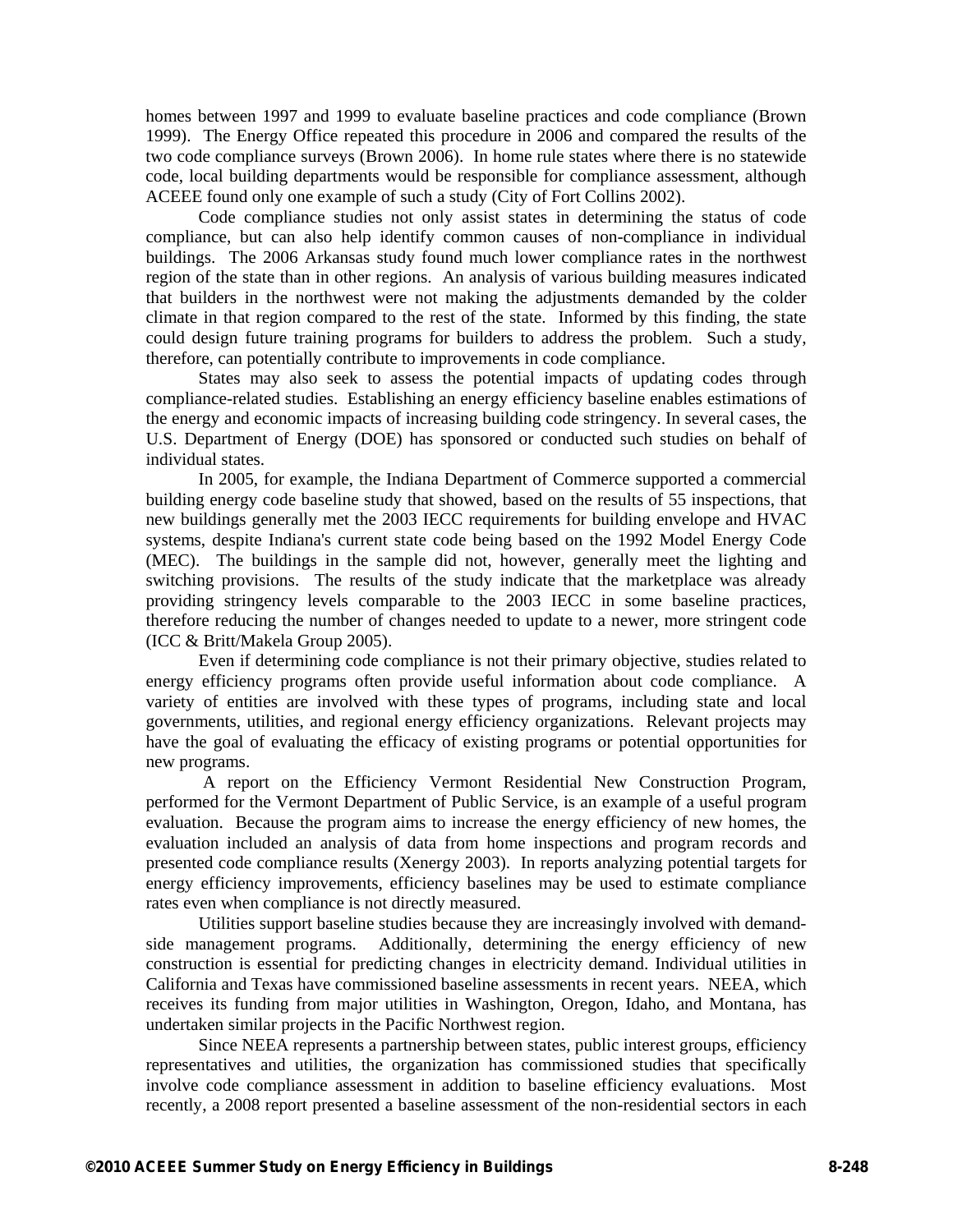state in the region based on data obtained between 2002 and 2004 (Ecotope 2008). The data indicated that code compliance has significantly improved since a similar study was completed in 2001. Also in 2008, a market progress evaluation report contained a code compliance analysis for the residential sector based on data collected in a 2007 study (Seiden et al. 2008). One of the key goals of NEEA's Codes and Standards Support Project is to raise compliance rates, so these types of studies help NEEA track progress and identify opportunities for future activities.

Although several different types of studies provide information relative to compliance assessment, as described above, our review indicates that the level of compliance assessment is weak. Just as a patchwork codes exists across the United States, the number and type of studies that have been completed vary widely. In fact, only a handful of states have experience directly assessing energy code compliance in both the residential and commercial sectors. Most states will greatly benefit from guidance on implementing compliance evaluations in the future. Another implication from the diverse studies is that there is no consistency in study design or in the presentation of findings. This has made comparing compliance studies virtually impossible in the past, as noted by BCAP. In the future, the ability to compare compliance rates between states and over time will require the development of standard methods for collecting, analyzing, and reporting data. The next section of this paper explores these methodological issues.

## **Trends and Issues in Compliance Evaluation Methodologies**

The code compliance studies examined, while diverse in many respects, shared a number of recurring issues and challenges in their methodologies. These include: sample size and selection, data collection methods, metrics for reporting compliance results, and estimating energy impacts due to compliance levels. However, the building energy code compliance evaluation methodology may be made more consistent and provide comparable results across jurisdictions with the advent of the ARRA legislation. Because ARRA requires that states annually report compliance rates and achieve a 90 percent compliance rate within eight years, DOE's Building Energy Codes Program (BECP) has developed a uniform methodology in several US climate regions. These issues and recent ARRA developments are discussed below.

#### **Sample Design**

Past compliance and baseline studies have designed the sample set in several ways. While selecting a simple random sample from all buildings in a state may be the ideal way to avoid sample bias, this approach is unfeasible in many circumstances involving on-site inspections. In jurisdictions with high volumes of new construction, visiting the number of sites required to create a valid sample could be prohibitively expensive. Furthermore, in large study areas, the geographic dispersion of buildings in the sample adds to the cost of conducting inspections. As a result, most studies employ some type of stratified sample method and some choose to focus on areas of highest building activity.

Selecting a statistically valid stratified sample requires close attention to a variety of variables affecting the building population. One important factor is climate. Code requirements may differ between regions within a single state due to variations in climate. Detecting variation in compliance rates between climate zones may reveal where changes in practices are most needed (as was demonstrated by the 2006 Arkansas study referenced above). By designing a sample such that each regional subsample is representative, a study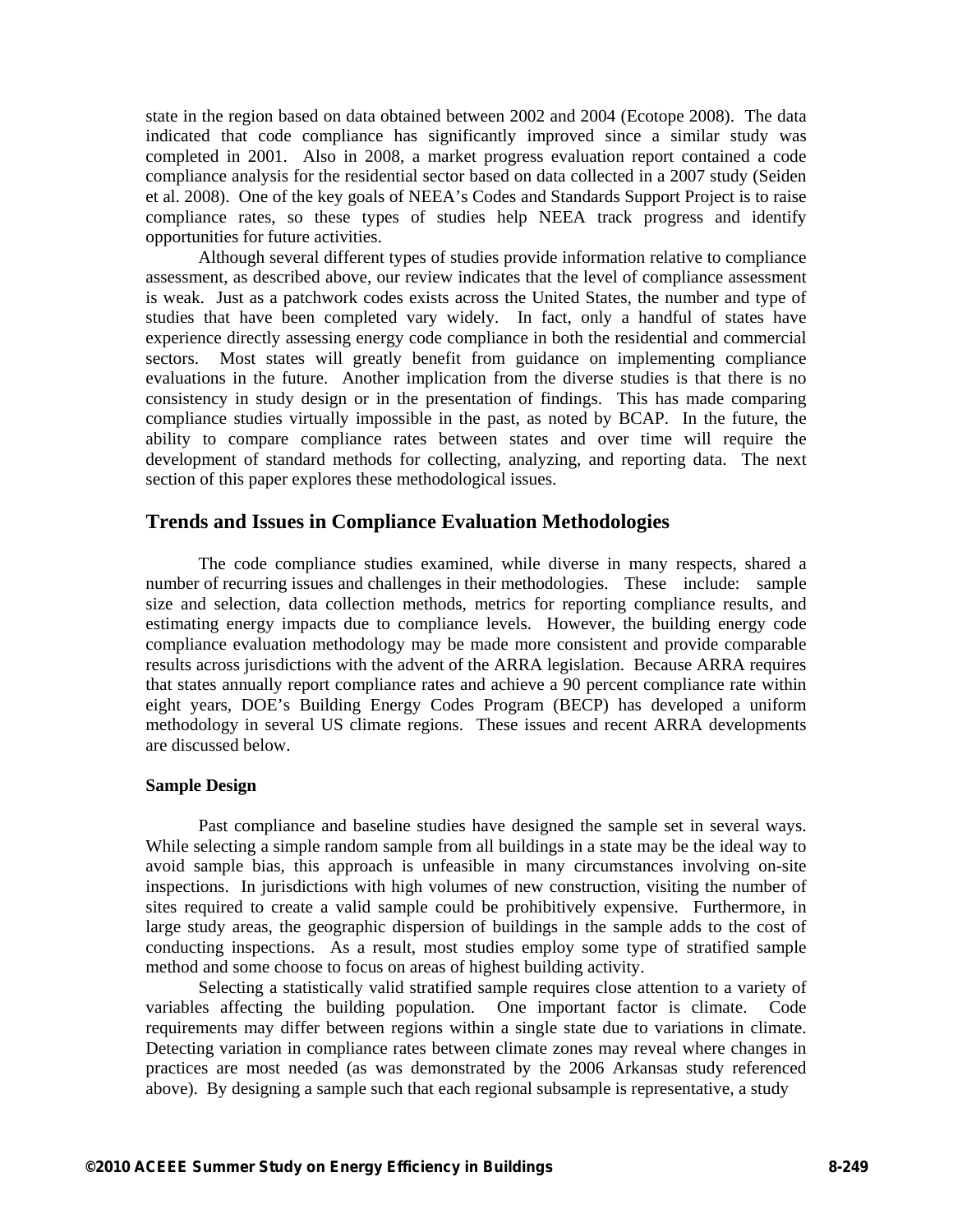can perform this type of analysis. Housing starts, however, are not likely to be distributed uniformly across the state under consideration. Consequently, geographical divisions should not receive equal weight in the calculation of overall state statistics.

The commercial sector presents a few additional challenges to sample design. The buildings that comprise the commercial building population have many different uses and have more significant structural variations than residential buildings do. Furthermore, commercial building sizes span a much greater range. Treating buildings of all sizes equally in compliance evaluations may generate misleading results, particularly if energy savings estimates are involved. When buildings are divided into categories by size, the frequency of each building size is not correlated with the amount of square footage of new construction represented by those buildings. For example, the recent nonresidential baseline study by NEEA found that the largest 20 percent of buildings represents over 70 percent of the overall new construction square footage, while the smallest 50 percent of buildings represents only 11 percent of the square footage of new construction (Ecotope 2008). The energy impacts of noncompliance in larger buildings may be much greater than for smaller buildings.

In order to assess compliance in a cost-effective manner, future studies should select the smallest sample size possible that accurately represents the building population at a specified level of precision. The high degree of inconsistency observed in the existing literature indicates that states need assistance with selecting a sampling method and determining the appropriate sample size. This guidance should include a recommendation for a standard statistical confidence level for compliance studies.

### **Data Collection**

Studies have based compliance estimates on several different types of data. The simplest studies rely solely on reviews of building plans. A paper presented at the 2005 International Energy Program Evaluation Conference (IEPEC) by Epstein et al. (2005) calls into question the accuracy of building data that is not confirmed by on-site inspections. After reviewing plans and conducting site visits, the authors found that buildings often differed significantly from their design plans. The authors concluded, therefore, that the compliance documents maintained in building departments' files were not useful for evaluating compliance. They also found that compliance documents for commercial buildings were often missing from records in Massachusetts. Similarly, during an effort to quantify noncompliance rates for buildings measures in California, Khawaja et al. (2007) discovered that building permit data was frequently incomplete. These studies indicate that while reviewing documents may be less expensive than conducting site visits, the former may present significant obstacles to obtaining accurate and complete data.

Many studies have in fact involved building inspections. Activities included in site visits range from simply verifying data obtained from plan reviews to conducting energy performance testing. In a few cases, Home Energy Rating System (HERS) evaluations were performed. Surveys of builders, modeling, and utility bill analysis have all been used to supplement information obtained from plans and inspections. Individual studies employ different combinations of these data collection methods, which complicates efforts to compare results. Even studies following the same approach may not collect data on all of the same building components, creating another challenge for data analysis.

### **Reporting Compliance Results**

The majority of past compliance studies have reported the compliance rate as the percent of homes sampled that satisfied minimum code requirements. This metric provides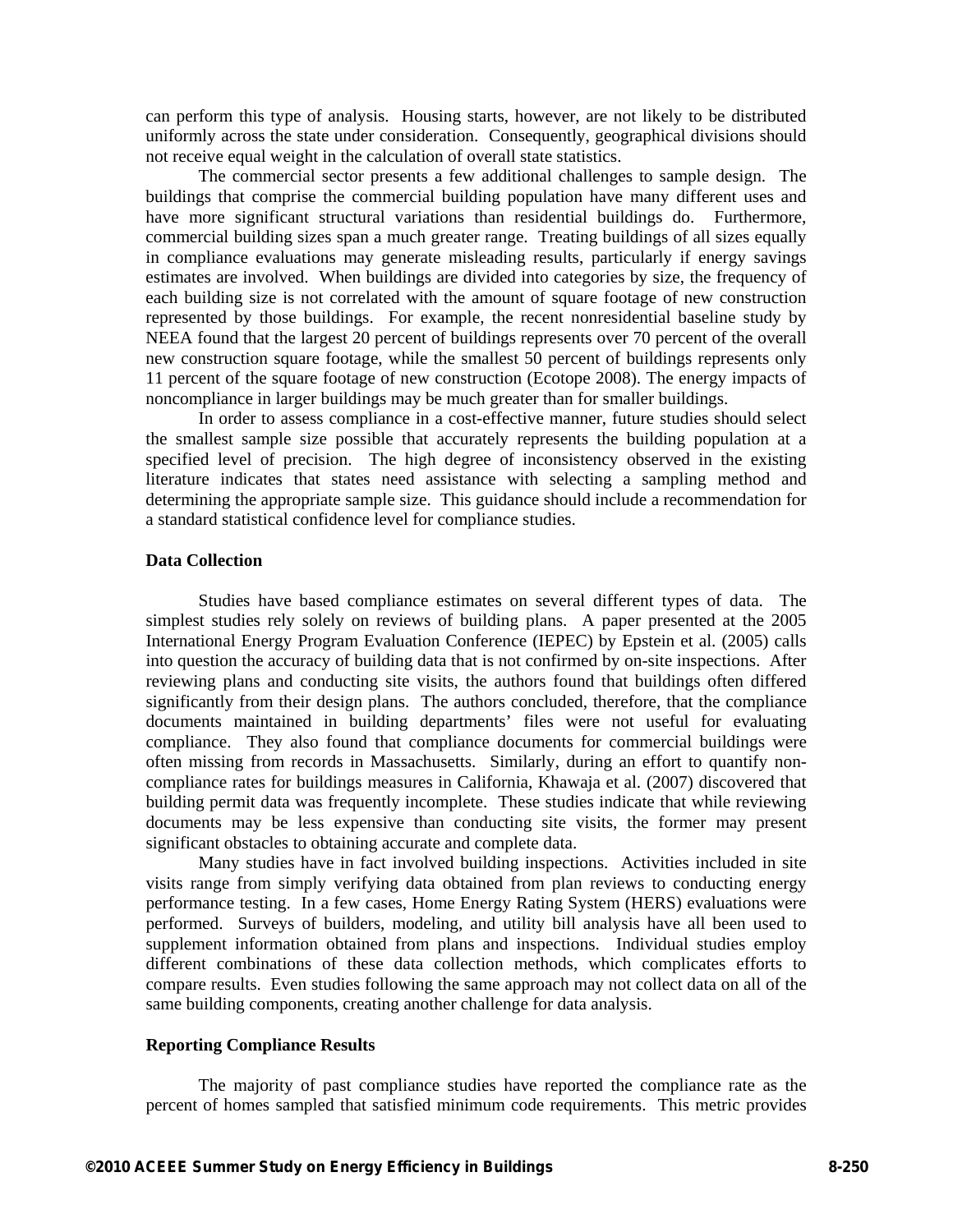no information about how the efficiency of either compliant or non-compliant buildings compares to a similar minimally-compliant building. If the checklist approach is used to determine compliance, a building that fails only one measure is treated the same as a building that fails all measures in the calculation of the compliance rate. Nevertheless, this metric is important for assessing the degree to which new construction meets legal requirements. While this type of compliance rate can also be useful for determining the efficacy of enforcement practices, it cannot be used alone to evaluate energy savings lost due to noncompliance with a code.

 A few studies have assigned ratings to individual buildings equal to the percent by which they fail or surpass code requirements. In these cases, the average rating value is reported as the compliance metric. Calling this metric a "compliance rate" can be misleading if buildings that exceed code requirements are included in the calculation of the average. Since the values for above-code and non-compliant buildings cancel each other out, the average percentage does not indicate a particular distribution. Theoretically, the average could be above code even when more than half of the buildings in the sample are noncompliant. If no buildings receive a rating of better than code, the average would be a better indicator of the magnitude of energy savings lost due to noncompliance, but the average would still not reveal the percent of non-compliant buildings. The average percent above or below code can be a useful supplement to, but not a replacement for, compliance rates as defined above. Reporting the average percentage "below code" for non-compliant homes only can provide an indication of the degree of failure, although such averages may still be skewed due to outliers.

#### **Estimating Energy Savings Impacts**

Estimating the savings lost due to non-compliance could be very useful in assessing whether increasing code enforcement efforts is worthwhile. The literature review indicates, however, that there is very little experience in this area.

While several studies have used modeling to predict the impacts of code updates or building programs, most compared model predictions with building designs and prototypes; only a few have compared modeling results with actual building energy use data. One of the latter, a study by Bernier and Metoyer (2007), sought to determine whether compliance models give accurate estimates of energy savings in residential construction. When the authors compared the model results to energy data from end-use metering, they found that the models typically overestimated average annual energy usage, and thus would tend to overstate savings from compliance. The authors identified faulty assumptions about climate and occupancy as the major source of error.

However, *because* the models seemed to err on climate and occupancy assumptions, they would likely also overestimate the baseline against which compliance is measured. Therefore, even though the models did not accurately predict absolute savings, the relative difference between baseline and modeled energy use – the "compliance margin" – should be reasonably accurate. Bernier and Metoyer concluded that even while the models did not produce accurate estimates of absolute savings, they still serve a valuable compliance purpose.

#### **DOE Compliance Evaluation Methodology for ARRA**

The DOE BECP and Pacific Northwest National Laboratory (PNNL) have taken on the task of developing and testing a uniform methodology for evaluation of state energy code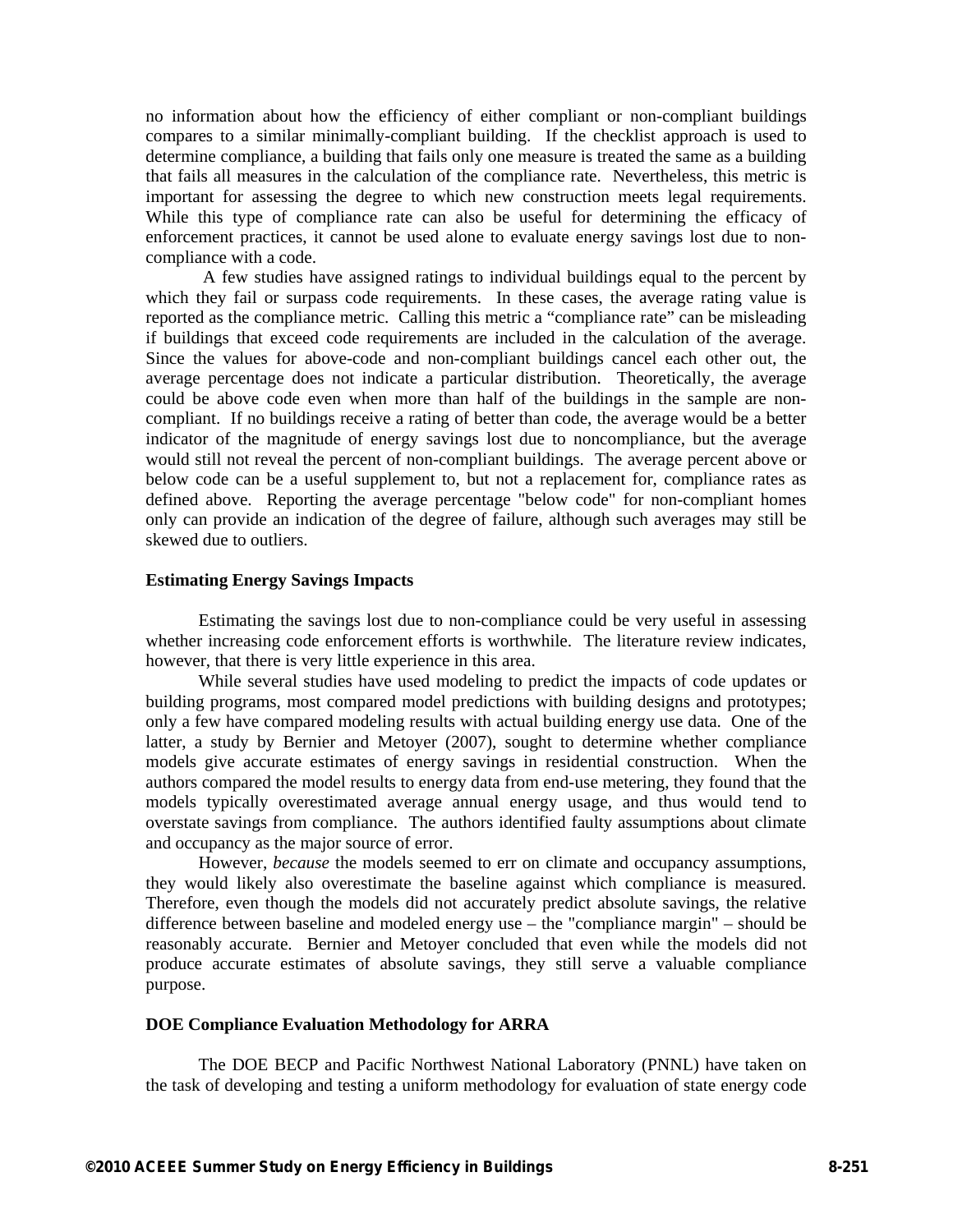compliance to meet ARRA requirements.<sup>3</sup> In doing so, DOE and PNNL have had to address the key evaluation issues described previously and outline a methodology that can be used nationwide as well as adapted to individual state needs. While still under development, the BECP has already produced a consolidated set of guidelines based on nine earlier Topic Briefs on these issues (BECP 2010). The guidelines provide detailed recommendations on methodologies for meeting ARRA compliance evaluation at different levels of cost, complexity and effort according to available state resources. The recommended methods range from a minimum state-level report for residential and commercial construction, to reports accounting for multiple climate zones, more detailed code variable data and expanded building size strata.

The BECP compliance evaluation methodology is expected to make advances in the following areas:

- Uniform methods. A consistent methodology used nationwide has the promise of making evaluation results comparable across states. The lack of uniformity in previous studies has hampered feedback to improve the code inspection process and the model codes themselves.
- Compliance evaluation metrics. The BECP method provides uniform definitions for the compliance metrics. The recommended metric is one where evaluated buildings are each assigned a compliance rating of 0-100% based on the proportion of code requirements that each has met, and the evaluated buildings' scores within a state are averaged to derive an overall compliance metric with an associated confidence. A simple whole building "pass/fail" method was examined but was not felt to meet the ARRA's evaluation goals. Establishing a uniform metric settles many technical and methodological issues for these evaluations.<sup>4</sup>
- Data collection. A key contribution of the BECP method is to recommend standard processes for collection of uniform data across building types. For example, the complex list of variables comprising energy code requirements has been organized into three tiers (high, medium, low) of energy savings impacts, and addresses code requirements such as R-values of insulation installed in the building envelope assemblies; fenestration U-factors and SHGC values; commercial building equipment efficiencies; heating and cooling equipment capacities; infiltration and duct leakage test results; commercial building lighting system controls and connected lighting loads; and generic information about the building being evaluated, such as the compliance approach and the conditioned floor area of the building. Other BECP guidelines recommend on-site evaluation and data collection methods, including recommended qualifications for personnel. The standardized evaluation checklist for residential buildings and instructions for its use should contribute significantly to providing comparable results.
- Sampling issues. For basic state-level compliance metric estimates the BECP method recommends a minimal sample size for each population of residential and commercial

-

<sup>3</sup> See BECP 2010. DOE plans to fund five to six energy code compliance evaluation pilot studies based on this methodology over a 10-month period in 2010. A more detailed timeline is available here: http://www.energycodes.gov/ arra/pilot\_studies.stm.

<sup>4</sup> The methodology does not provide "extra credit" for above-code buildings. They are encouraged, but voluntary, and therefore do not fall within the scope of the BECP guidelines, which are intended to evaluate and improve legally mandated code compliance. Including above-code buildings when calculating the compliance metric could positively skew the data, obscuring the percentage of buildings that are out of compliance with mandated codes.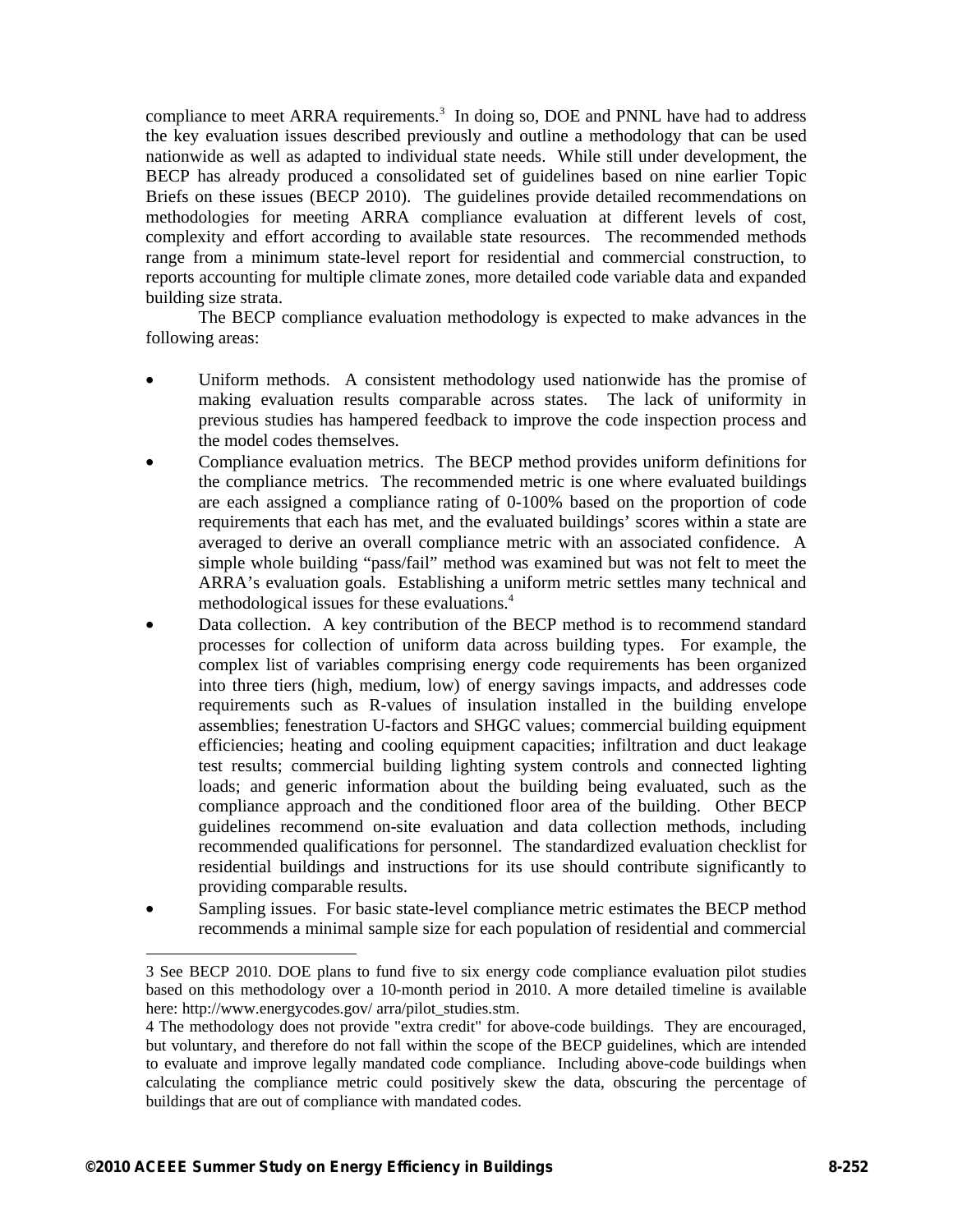buildings. Guidelines have been published on determining sample sizes for a state and sample distribution and make-up. Here again, uniform methods should contribute to approaching sample designs efficiently.

### **Conclusions and Recommendations**

Most code compliance evaluation studies have been "one off" efforts intended to meet a short-term, state-specific need. There has been little consistency in the design of studies or in the presentation of results. This lack of uniformity has made comparing compliance studies virtually impossible. The main lesson learned from a review of these studies is that the ability to compare compliance rates between states and over time requires developing standard methods for collecting, analyzing, and reporting data. Standard methods would:

- Reduce barriers to evaluating compliance due to the time and cost involved in developing state-specific methods from scratch;
- Provide benchmarking opportunities for states to compare building energy code performance and compliance rates with other states;
- Highlight areas for non-compliance so that resources can be better directed towards improving compliance.

The advent of the ARRA SEP stimulus funding and energy code legislation has quickly created a national need for uniformity in energy code compliance evaluations. The proposed DOE BECP methodology, when further developed and tested, can provide this uniformity. The potential to gain knowledge from ongoing code compliance evaluations for an eight-year period calls for wide use of such a methodology.

### **References**

- [BCAP] Building Codes Assistance Project. 2008. **Commercial Building Energy Codes Usability and Compliance Methods**. Washington, D.C.: Building Codes Assistance Project.
- [BECP] Building Energy Codes Program. 2010. **Measuring State Energy Code Compliance**. PNNL-19281. Prepared by the Pacific Northwest National Laboratory for the U.S. Department of Energy Building Technology Program. http://www.energycodes.gov/arra/documents/MeasuringStateCompliance.pdf. Richland, Wash.: Pacific Northwest National Laboratory.
- Bernier, C. and J. Metoyer. 2007. "**Cracking the Code for Residential New Construction: Using End-Use Metered Data to Revise Energy Estimates of Compliance Models**." Paper presented at the International Energy Program Evaluation Conference, Chicago, Ill., August 14-16.
- Brown, E. 1999. **Energy Performance Evaluation of New Homes in Arkansas***.* Prepared for the Arkansas Energy Office. http://www.energycodes.gov/implement/pdfs/ Arkansas\_rpt.pdf. Little Rock, Ark.: Arkansas Energy Office.
- Brown, E. 2006. **Code Compliance Then and Now**. Prepared for the Arkansas Energy Office. Little Rock, Ark.: Arkansas Energy Office.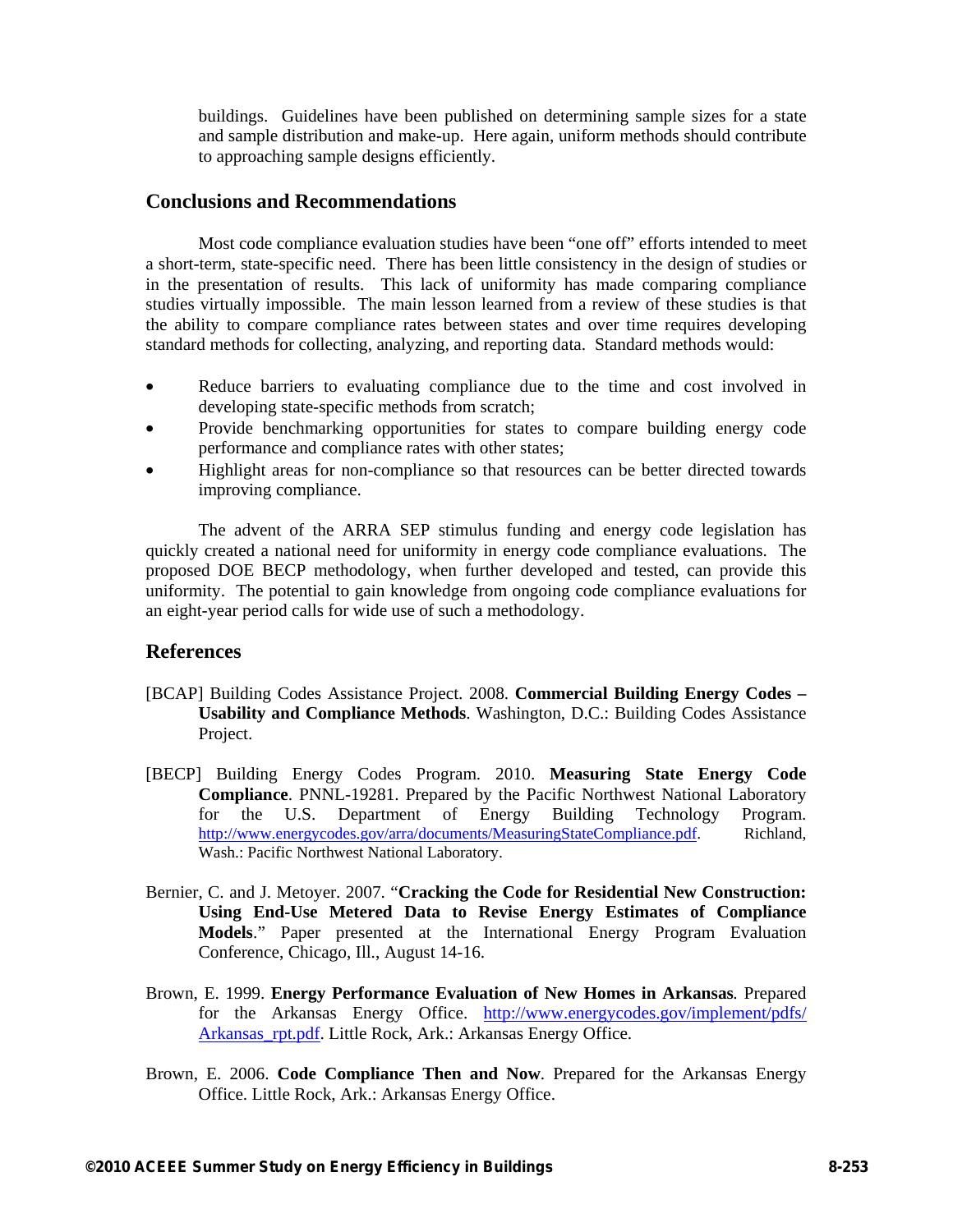- City of Fort Collins. 2002. **Evaluation of New Home Energy Efficiency: An assessment of the 1996 Fort Collins residential energy code and benchmark study of design, construction and performance for homes built between 1994 and 1999**. Summary Report. http://www.energycodes.gov/implement/pdfs/ft.collins\_compliance\_2002.pdf. Fort Collins, Colo.: City of Fort Collins.
- Ecotope. 2008. **Baseline Characteristics of the 2002-2004 Nonresidential Sector: Idaho, Montana, Oregon, and Washington**. Report #08-196. Prepared for the Northwest Energy Efficiency Alliance. http://www.nwalliance.org/research/reports/08-196.pdf. Portland, Ore.: Northwest Energy Efficiency Alliance.
- Epstein, G., Y. Patel, B. McCowan, M. D'Antonio, and S. Haselhorst. 2005. "**Application of Commercial Sector Energy Code Compliance Documents for Assessing Baseline Practice: Assessing Whether Compliance Documents Can Be Used for Developing Lighting Baseline Data**." Paper presented at the International Energy Program Evaluation Conference, New York, N.Y., August 17-19.
- Heschong Mahone Group. 2009. **SCE Codes & Standards Process and Market Assessment Study**. Prepared for Southern California Edison. http://www.calmac.org/publications/C&S\_Combined\_Study\_Report\_041509.pdf. Fair Oaks, Calif.: Heschong Mahone Group, Inc.
- International Code Council and Britt/Makela Group, Inc. 2005. **Indiana Commercial Energy Code Baseline Study**. Prepared for the Indiana Department of Commerce, Energy and Recycling Division. Indianapolis, Ind.: Indiana Department of Commerce.
- Khawaja, M., A. Lee and M. Levy. 2007. **Statewide Codes and Standards Market Adoption and Noncompliance Rates**. Prepared for Southern California Edison. http://www.calmac.org/publications/Codes\_and\_Standards\_Final\_Report.pdf. Portland, Ore.: Quantec, LLC.
- Meres, Ryan (Georgia Department of Community Affairs). 2009. Personal communication.
- Seiden, K., A. West, M. Perussi, S. Reeves, and N. Vellinga. 2008. **NEEA Codes and Standards Support Project: MPER#2**. Market Progress Evaluation Report. Report #E08-184. Prepared by Quantec for the Northwest Energy Efficiency Alliance. http://www.nwalliance.org/research/reports/E08-184.pdf. Portland, Ore.: Quantec, LLC.
- Smith, L. and S. Nadel. 1995. **Energy Code Compliance**. Washington, D.C.: American Council for an Energy-Efficient Economy.
- Willock, K. 2008. **Residential Building Energy Codes: Enforcement & Compliance Study**. http://bcap-ocean.org/resource/residential-building-energy-codesenforcement-and-compliance-study. Washington, D.C.: Building Codes Assistance Project.